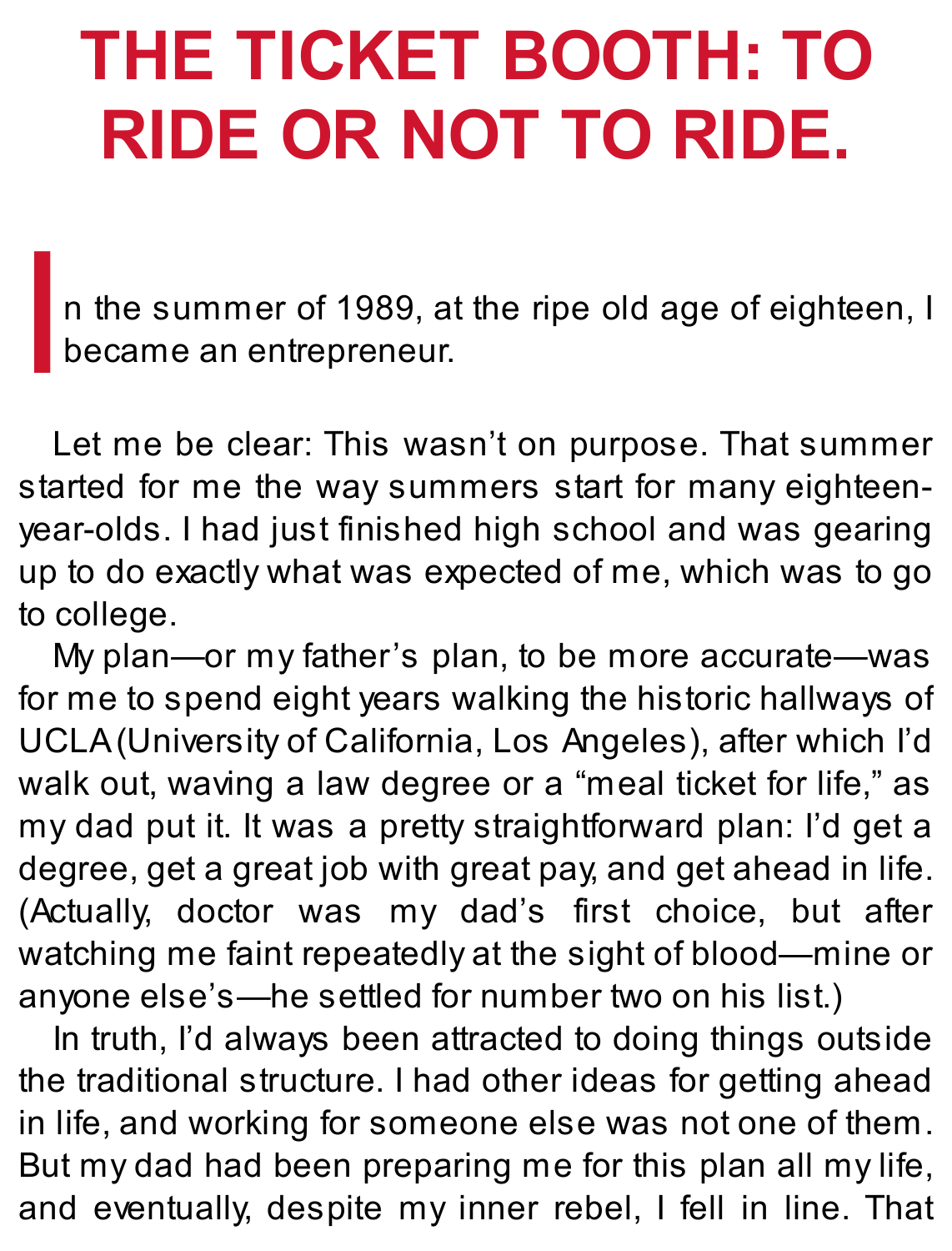summer, the last thing I expected was anything... unexpected.

One warm afternoon I got a call from a good friend with an irresistible offer: "My brother has this video he keeps waving around excitedly. He says it's amazing. He said to invite all the guys over to watch it. We're even ordering pizza and getting a keg!" Beer, pizza, and an "amazing," probably not-so-PG, movie? I was an eighteen-year-old male. This was my trifecta of a good time.

"Count me in!" I told my buddy.

## **THE MOMENT OF UH-OH!**

I arrived at my friend's house ready for "guys' night." As planned, there was pizza and beer. But the movie? It was nothing like what I had expected.

I was entranced, though, and for twenty minutes I couldn't pull my eyes away from it. When it ended, I looked around the room to find my buddies staring blankly at the television screen—clearly they were expecting a different show, too. But while they appeared unaffected by what they had just witnessed, I thought it was totally rad! (Remember, it was the '80s.)

The video came from a company that offered you the chance to buy home water filtration systems at wholesale, then sell them at retail prices and earn yourself a profit. It offered, essentially, *a chance to be in business*.

*Wait a minute*, I thought. *I can do that*. Heck, this was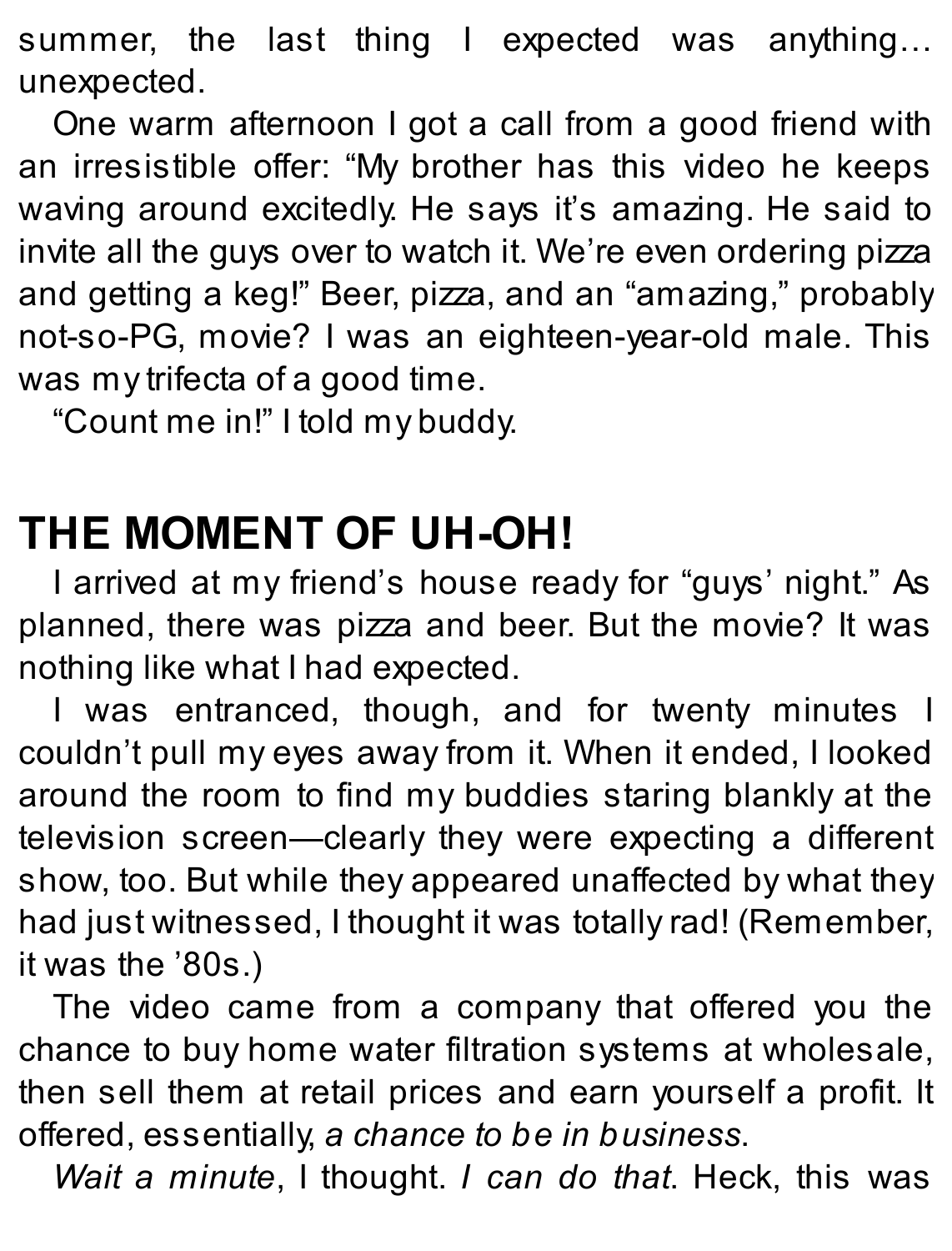right up my alley. Champion something worthy? Make a profit? Be in charge? Do something *different*?

The idea touched something deep inside me. Even as a kid, I had a tendency to see opportunity when others stared blankly ahead. In the summers when my friends worked McJobs, I did things differently. I took odd jobs, like mowing lawns and collecting nails at construction sites for a penny apiece. I was commissioned by a local trade school to get strangers to fill out surveys at bus and rail stations as a recruiting strategy. I worked hard, but I marched to my own beat and learned things on my own.

This idea of running your own business? Of controlling your own future and not being constrained by minimum wages and pointless rules? My inner rebel jumped out of line. It was like someone had just turned on the world's brightest light bulb. I was in!

The cost to sign up and buy your inventory was \$5,000, and I didn't even blink. I immediately wrote a check for the full amount, drawing on the savings I'd earned lawn-bylawn, nail-by-nail, and survey-by-survey. A few short days later, my dad's garage filled up with two tall pallets worth of water filters. I had no idea what to do with them, but that didn't matter because *I was in business*.

I can still remember how psyched I was. I stood in that garage, hands on my hips, staring up at the mountain of home water filtration systems, and just kept nodding my head. *I was going to dominate filtered water.*

Then, just three hours into my new business, I received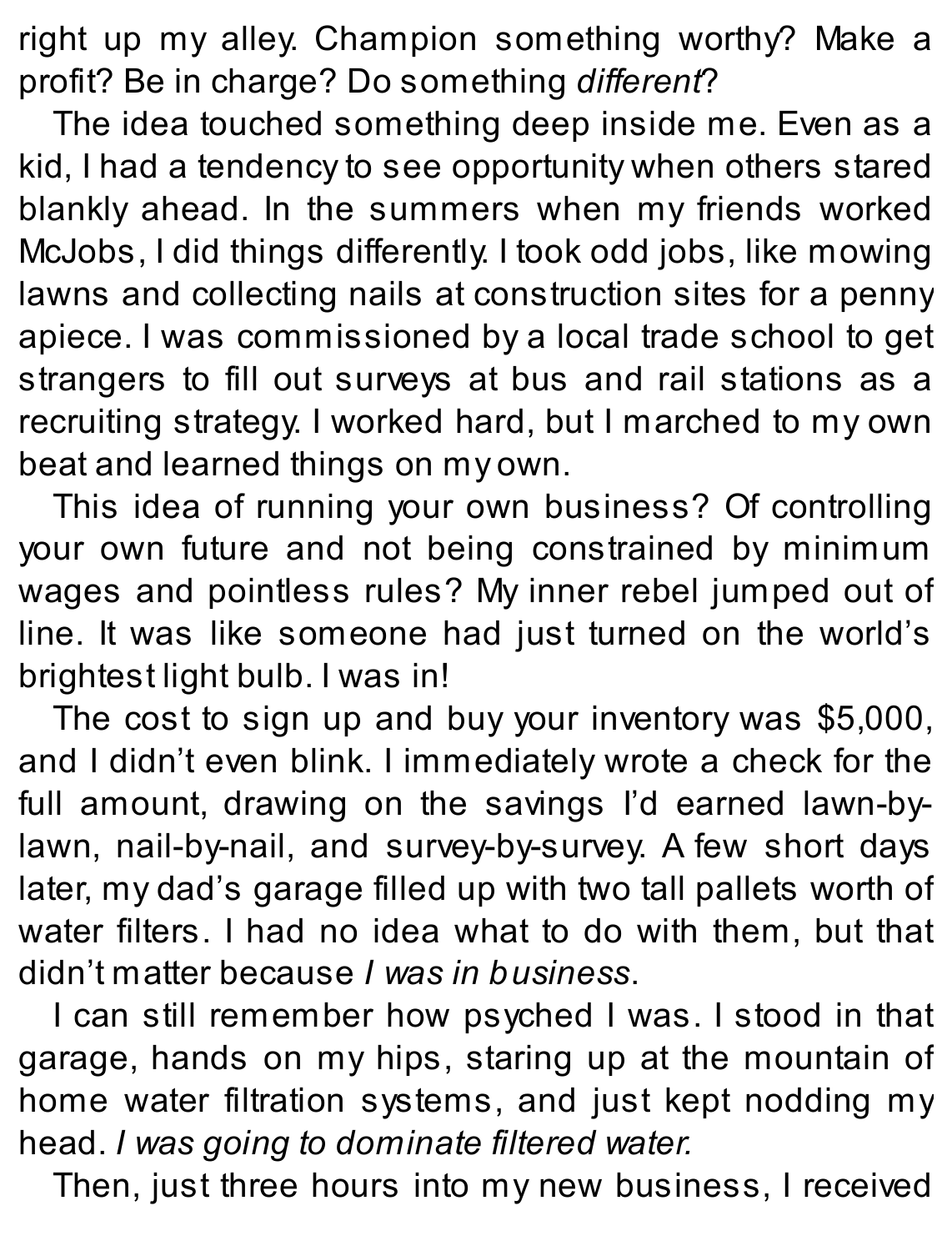my first rejection: My dad couldn't get his car into the garage.

"Get this crap out of here," he said.

"But… where am I supposed to put them?"

"How about you get out and *sell* them, Darren?"

Left with no other choice, I hit the streets 20 minutes later. I didn't normally take that long to get dressed, but suddenly I was feeling something different. *Nervousness* had set in. But I took a deep breath and began to work my way from house to house through our neighborhood.

I pushed myself to knock on every door and ring every bell. To everyone who answered, I delivered my worlddominating pitch for better water, straight from their own tap. "Right there in your kitchen!" I'd tell them. "No more lugging heavy water jugs back and forth from the store. Can you believe this option even exists?"

It was a long first day in business. With every door that opened, I tried a new angle. I scared them with facts about the disgusting water they were currently feeding their families and pets. I inspired them with visions of a world where water was clean, fresh, and limitless. I used charm (or so I thought). I used compelling statistics. I used selling techniques that had never been used before (and probably never will be again). But I was determined, and I was focused. I persevered even when things looked bleak. And at the end of the day, I had sold… *nothing*.

I couldn't believe it! How was that even possible? I had 40 water filters in my father's garage at the beginning of the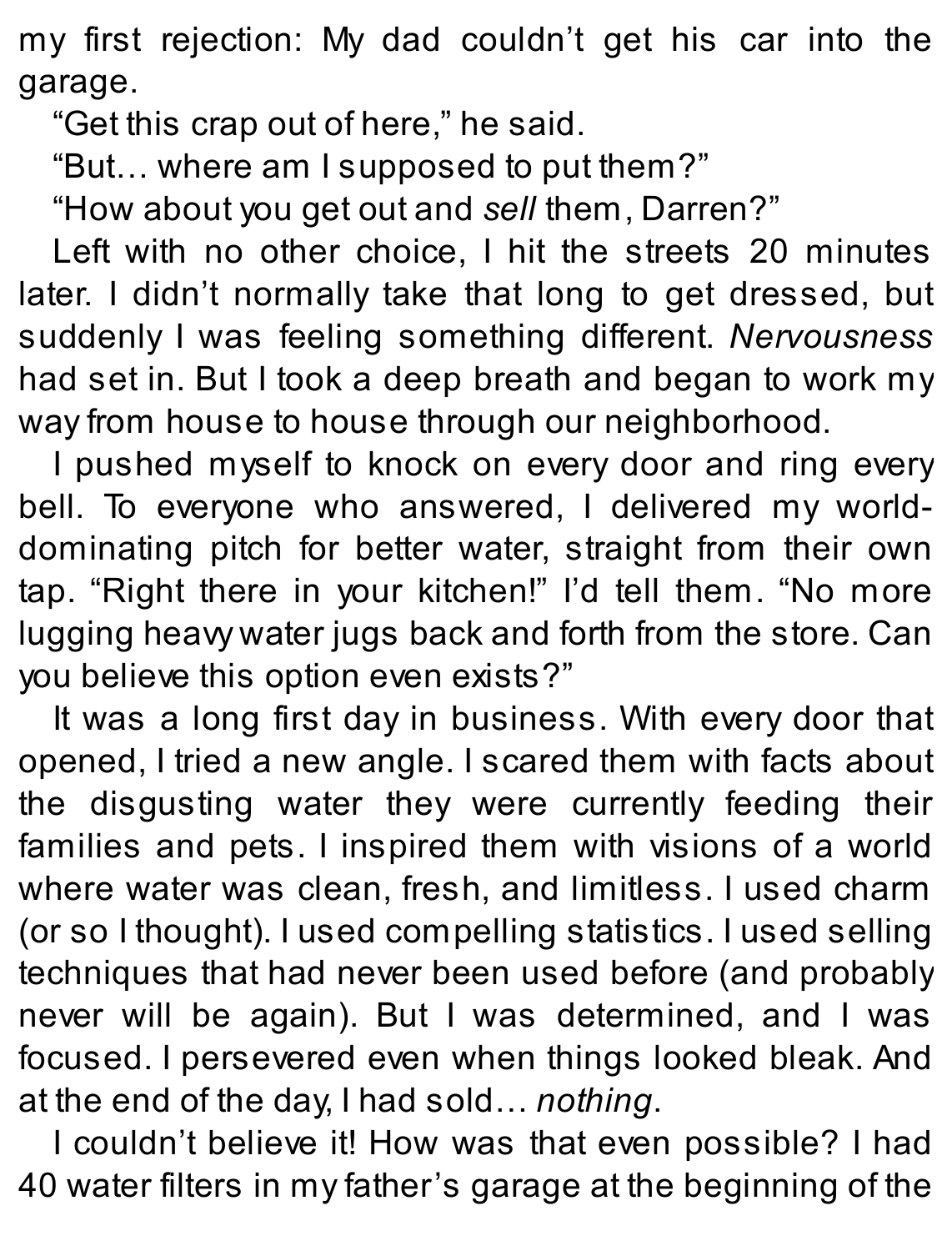day and 40 sitting there when I got back. As the garage door shut that evening with my father's car parked outside, I knew I was in Big Trouble.

Worse still, it was the first time I thought maybe I wasn't "cut out" for being in business for myself. Maybe my dad was right. Maybe college and a good job really was the right path.

Stressed, disillusioned (and a little afraid of my father), I did what any rejected teenage businessman does when confronted with failure: I called my grandmother.

I was raised without a mom. My dad wasn't exactly the nurturing type either. He was a "stop crying, or I'll give you something to cry about" kind of guy. If you remember the Stanley Kubrick movie *Full Metal Jacket*, you'll understand that growing up in my house was like being in Gunnery Sergeant Hartman's platoon.

My grandmother, however, was a calm spot in the storm. She was the woman in my life who helped me become the man I am today. She provided the warm, gushy, I-can-dono-wrong unconditional love that I needed. She thought I was wonderful even when I wasn't. All she had to do was smile and call me "darling!" and I knew I was loved.

It was my grandmother who taught me about money. She helped me open my first bank account. She taught me to save and encouraged me to "make it grow."

All of these things made my grandmother a great inspiration. They did not, however, make her a tough customer. Which meant that on that particularly trying first